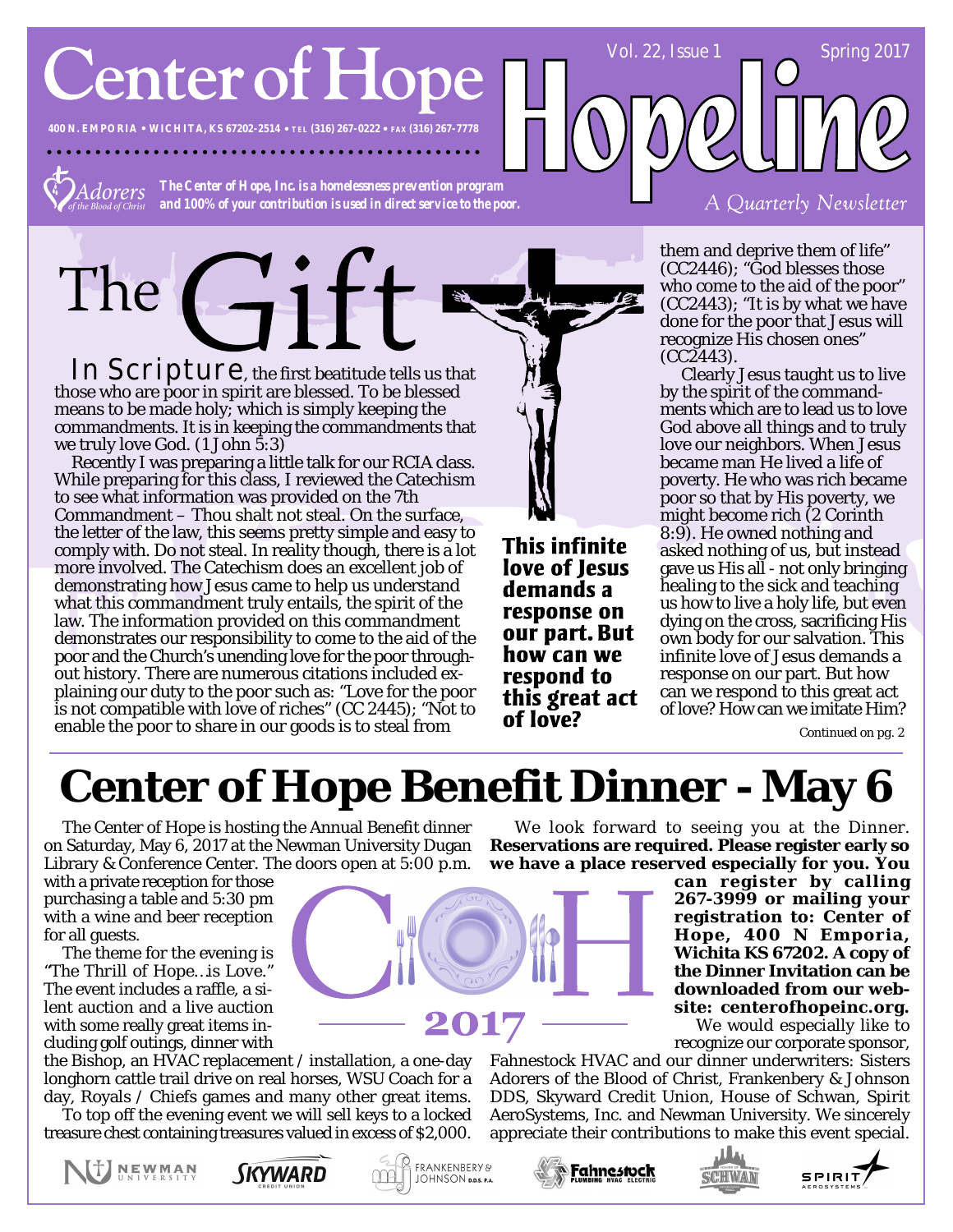Chair: Larry Damm Vice-Chair: J.V. Johnston Secretary: Sr. Renee Kirmer, ASC Treasurer: Jennifer Gantz

> Johnnie Bell Daniel Giroux Sr. Maria Hughes, ASC Christopher Magana Tom McGrath Rev. Paul Oborny Scot Pennington Sr. Janet Rowley, ASC Sally Simon Collin Stieben Curtis Warren Joe Warren John Weir

*sponsored by the Adorers of the Blood of Christ*

George Dinkel

Sr. Becky Balthazor, ASC Jane Hermann Adriana Palma

Sr. Deborah Schovanec, ASC

Maralene Balthazor Bill Bergman Mary Corrigan Victoria Denton Jerry Dooley Brenda Eck Rebecca Elpers Jerry Ewald Martha Flaherty Vicky Glennon Donna Harris Debra Hartman Connie Hotze Kyle Jacobs Andrew Jaramillo Carl Johnson Jan Kirby Rachel Lewis Vernon May Jim McAdam Elizabeth McLean Sheryl Mengelkoch Cynthia Mertens Carol Meyer Rosemary Miano Barb Mohney Vanessa O'Brien Lori Rathert Cheryl Reichenberger Sr. Tarcisia Roths, ASC Mary Santiago Treva Schaffer Jacqueline Schmidt Sally Simon Elisabeth Sims Cathy Strecker Mary Jobe Waddill Barbara Wattman Marilyn Wells Amber Wilson Carolyn Winn Patricia Yates

### *Continued from pg. 1*

How can we take on a spirit of poverty and help bring life to others in need?

In ancient times when one came into the presence of a king, one would bring him a gift. When Jesus was born, the three kings brought Jesus gifts as they recognized Him to be a truly great King. They brought Him gifts of gold, frankincense and myrrh. When we die and stand before Jesus at the time of our judgement, what gifts will we bring Him: in His Kingship; in recognition and gratitude for His sacrifice on the cross for us; in return for His infinite love? We won't be able to give Him our money or our prized possessions. Could we perhaps give Him the same gifts the three Kings gave Him: gold, frankincense and myrrh?

We could bring Jesus the gold of our soul which is pure, holy and humble. We could bring Jesus the frankincense of our prayers, sacraments and supplications we have of-

fered to Him during our lifetime. We could bring Him the myrrh of our sacrifices, penances, and all the times we have come to the aid of those in need, especially through our donations to the poor (alms) that we have given throughout our life out of love for Him. What more precious gift could we give Him?

There will always be a great need for your help. Families who are struggling to pay their rent may be without a home without your help. Please search your hearts to find God's mercy and compassion planted deeply within and come to the aid of our dear neighbors in need. It is the perfect gift for our King.

We thank you all for you most kind generosity to our little ministry of homeless prevention. May God's Blessings and Peace be with you always!!!!

George Dinkel, Executive Director

# *Please Pray for Our Clients*

It's hard to imagine the complications facing individuals and families who experience loss of income through job terminations or health issues or other unexpected traumas. Here are sketches of the dire situations facing some of our clients recently seen at Center of Hope. To sustain them, we ask for your prayers for them.

**Please pray for E, a 25-year-old mom who** job two months ago and currently has no income. She has an eviction notice and owes \$412 on her utility bills. She really needs to find a job soon.

**Please pray for R, a 22-year-old mom who** lives with her five-year-old son. R has been unable to work since she was involved in a car accident last year. She tried to work for a call center but was unable to continue due to her medical status. She currently has no income.

**Please pray for T, a 60-year-old man who** lives with his 58-year-old wife. T is currently on short term disability due to a liver disease. His wife had to quit her job to take care of him. His children are trying to help with the bills, but even with their help he doesn't have sufficient income to cover his monthly expenses. He is still hopeful he will be able to return to work.

**Please pray for R, a 36-year-old mom who** lives with her four children. R currently has husband was deported to Mexico. She has no family living here and does not speak English. Currently she has no way to continue to pay her bills and it will be very difficult for her to find employment.

lives with her three young children. E lost her lives with her 14-year-old son. M recently lost **Please pray for M, a 47-year-old mom who** her job because her car broke down and she was not able to make it to work. Her only source of income is child support of \$410 which does cover her monthly rent payment but gives her no money for utilities and other expenses. She currently owes \$420 on her Westar bill.

> **Please pray for J, a 58-year-old lady who** lives by herself and has no income. J lost her house because she was not able to pay her property tax. The house was worth significantly more than the outstanding property taxes, but she was unable to sell it before it was auctioned by the City as it had some foundation issues which she could not pay to repair. She currently is renting an apartment. She has no transportation and was so excited when we gave her a bicycle which will help her immensely in finding a job.

no income. She has a heart condition and has which is almost as much as his rent of \$400. just recently been diagnosed with cancer. Her His only source of income is Social Security of **Please pray for R, a 68-year-old man who** lives by himself. R uses space heaters to stay warm and his Westar bill this month was \$301 \$735 per month which is not sufficient to cover this high utility bill along with his regular monthly expenses. He currently owes \$573 on his Westar bill which is in danger of being turned off.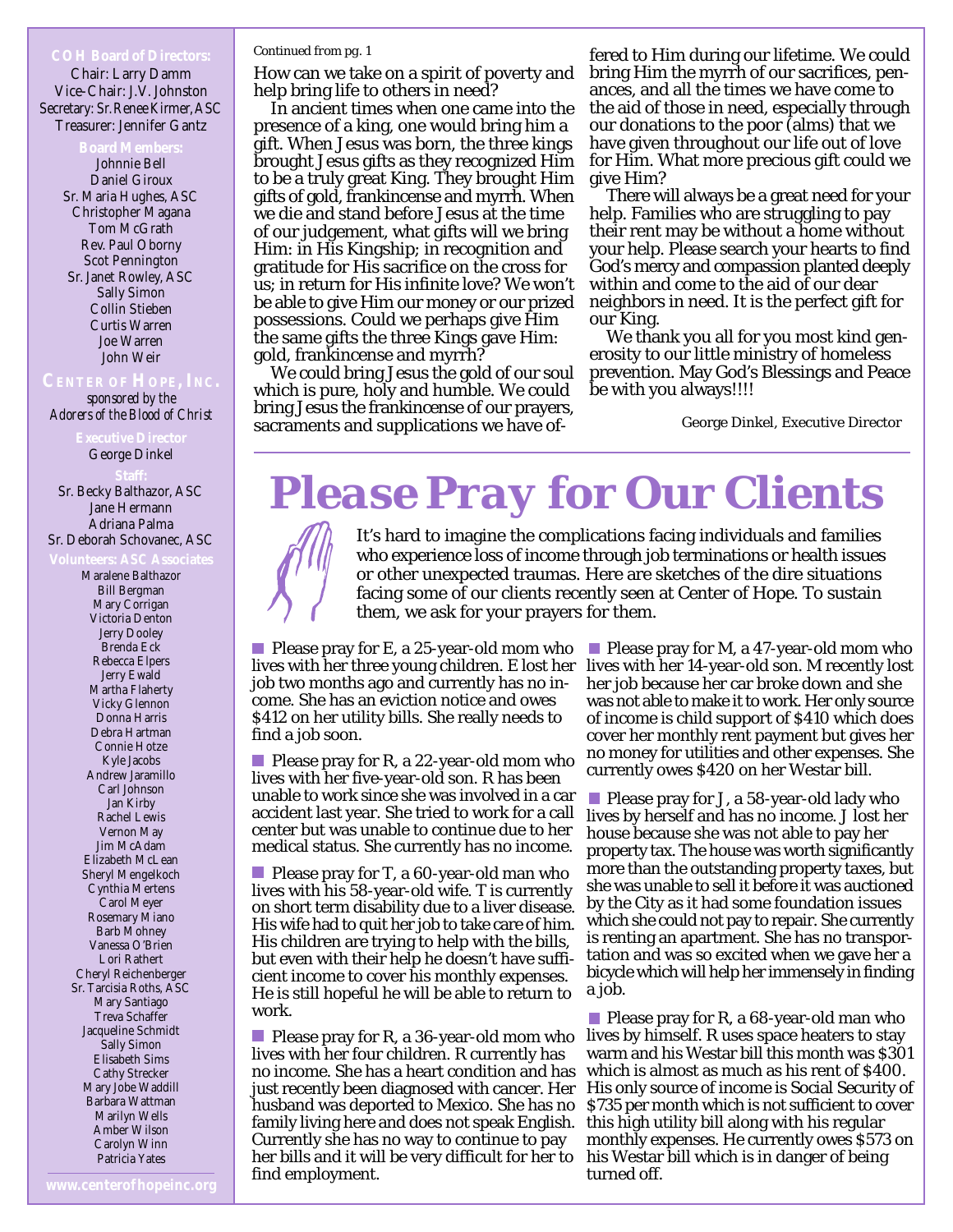# **ASC Associate Develops Mat Project for Homeless**

Clients in the case management program and volunteers from Center of Hope have begun a new ministry: recycling plastic bags into sleeping mats for the homeless. Clients needing community service hours toward resolving their traffic fines issues and volunteers, when not busy with clients, who wanted to be of further service, have already completed several of these mats.

Both veteran "crocheters" and those just learning the skill are getting very creative with the use of colors and

patterns. One client, who has a brother living on the streets, worked in a white cross and the word, PEACE, into her mat.

Sr. Becky was aware of the mats program, which was



**Brittany** has made many steps in changing her past lifestyle. She most recently received her one-year sobriety coin.

**Kristen**, a former client (who received her Bachelor's Degree during her time in the case management program) wrote that she continues to enjoy her work and just received a raise. She works as an addiction counselor in Olathe, KS.

**Penny**, who shared her story at a recent Center of Hope benefit dinner, stopped by to say she is "doing great." She recently was promoted to store manager. She also bought a new, used car and is driving legally after a long stent of having unreliable transportation and a suspended license.

## **Congratulations to each of** these incredible women. We knew you could do it!



developed by Nancy Diepenbrock, Western Area Co-Coordinator for the ASC Associates, the lay branch of the Adorers of the Blood of Christ, and approached her about introducing the program at COH.

"It's a wonderful reuse of plastic bags, which might normally just end up in the trash," said Nancy, who presented workshops for the clients and volunteers. Over 1,000 bags are needed to complete one mat, which is usually three-feet by six-feet.

These mats are easily rinsed off, do

not collect dirt, and keep those who use them dry. Nancy takes them to Community Connections, a volunteer group ministering to the homeless in Wichita, where she is able to distribute them to some very grateful homeless persons.

## **CENTER OF HOPE RECOGNITION GIFTS**

### **IN MEMORY OF:**

Charles & Teresa Beckett Georgia Mae Bradfield Josh Cape Craig Dunlop Mary Ann Farmer Msgr John Gilsenan Jeanne Gordan Cindy Gross

Teresa Hinders Victoria Jewell Ray Letourneau Jane & Bud Means Stella Meyer Bill Simon Shelby Kent Smith Paul Vader

## **IN HONOR OF:**

Darrell & Judy Ary Sr. Jeannine Bahr - Birthday Pat Baker - Birthday Larry Damm Rev. Ed Deimeke Joe & Jayne Farmer Stephen Gulgleta James & Kerri Hild - 9th Wedding Anniversary Rev. Leon J Kerschen Larry Klenda Mary Lou Lauer Ella Mae McGuire